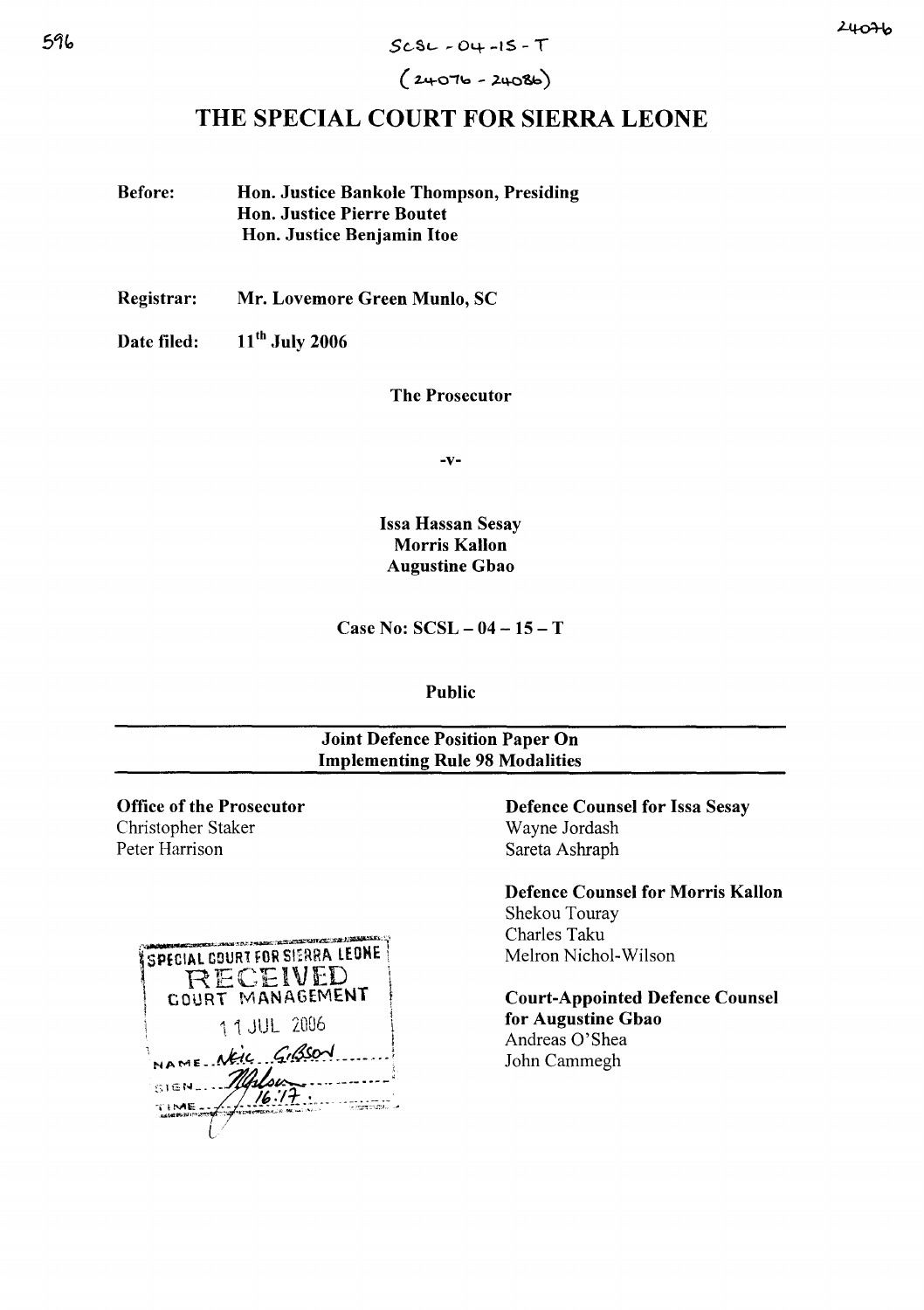## INTRODUCTION

1. At the Status Conference held on  $19<sup>th</sup>$  June 2006, the Presiding Judge, on behalf of the Trial Chamber, requested that the parties submit position papers on implementing the modalities of Rule 98,<sup>1</sup> as amended on 13<sup>th</sup> May 2006.<sup>2</sup> In response to the Presiding Judge's request, the Defence teams on behalf of Sesay, Kallon and Gbao (the "Defence") jointly submit this position paper.

# Amendments To Rule 98

1. On 13<sup>th</sup> May 2006, the Special Court for Sierra Leone amended the Rules of Procedure and Evidence such that Rule 98 now provides for oral submissions on a "Motion of Judgment of Acquittal":

> If, after the close of the case for the prosecution, there is no evidence capable of supporting a conviction on one or more counts of the indictment, the Trial Chamber shall, by oral decision and after hearing the oral submissions of the parties, enter a judgment of acquittal on those counts.

2. This amendment brings Rule 98 into conformity with the amendment to the "Judgment of Acquittal," Rule 98 of the ICTY. Rule 98*bis*, as amended, reads:

> At the close of the Prosecutor's case, the Trial Chamber shall, by oral decision and after hearing the oral submissions of the parties, enter a judgment of acquittal on any count if there is no evidence capable of supporting a conviction.

3. The Rule 98 procedure in the ICTR was not amended to bring it into conformance with the Rule 98 procedure in the ICTY.

## Purpose Of Rule 98

4. The Defence understands Rule 98 to be a Rule directed to furthering the efficient administration of justice. It is intended to streamline the case and reduce the proceedings to allegations of crimes on which a finding of guilt could be found:

> While Rule *98bis* is an important procedural safeguard, the object and proper operation of the Rule should not be lost sight of. Its essential function is to *separate out and bring to an end only those proceedings in*

<sup>1</sup> *Prosecutor* v. *Sesay et at.,* SCSL-04-15-T, transcript, 19 June 2006, pages 21-25.

<sup>&</sup>lt;sup>2</sup> *Rules of Procedure and Evidence of the Special Court for Sierra Leone, amendments adopted at Seventh* Plenary, <sup>13</sup> May 2006.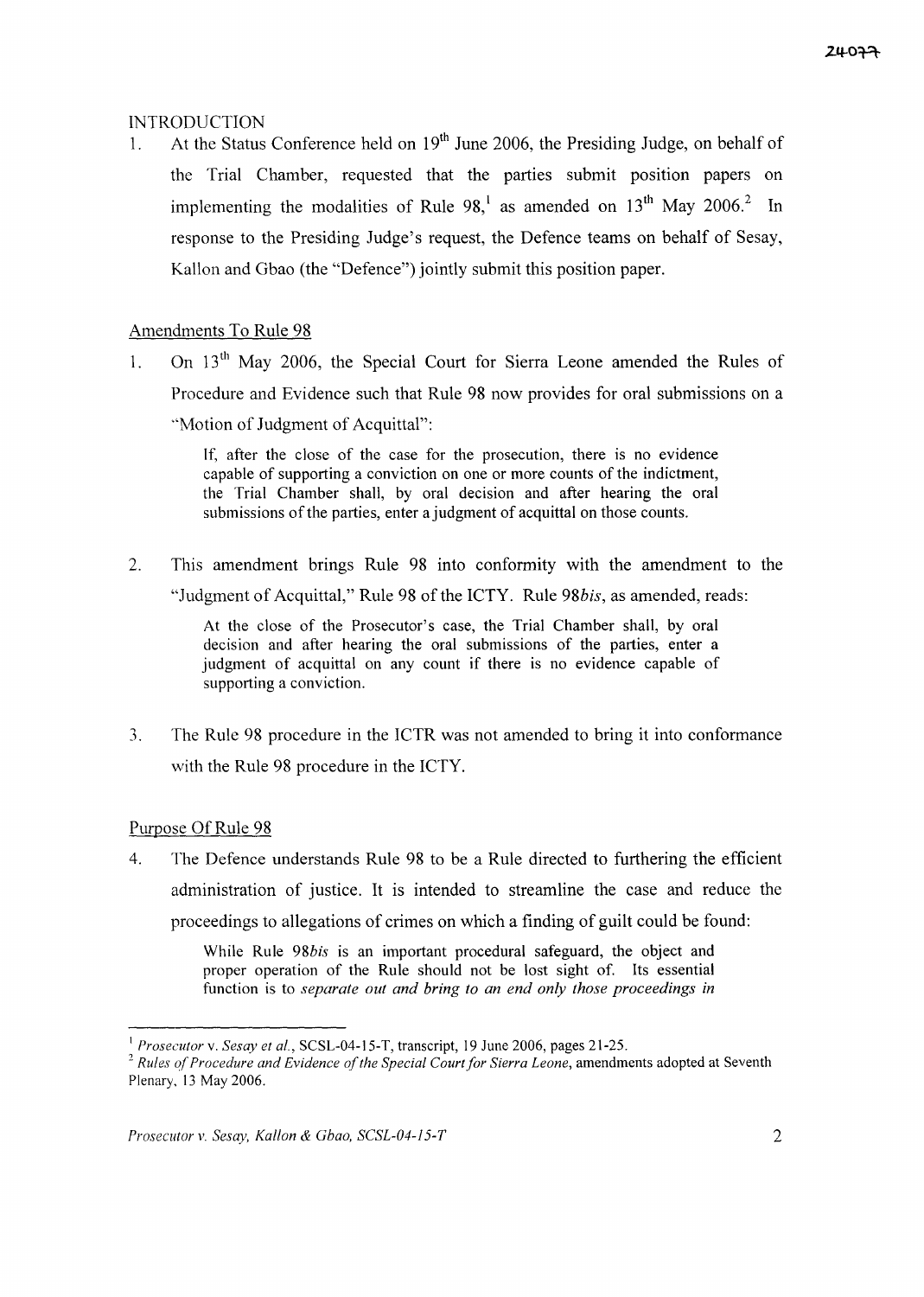*re:-.pect of a charge for which there is no evidence on which a Chamber could convict,* rather than to terminate prematurely cases where the evidence is merely weak. $3$ 

## RULE 98 MODALITIES

- 5. As stated above, during the status conference, the Presiding Judge requested that the parties prepare position papers on implementing the modalities of Rule 98. The Defence understands the Presiding Judge's request to be directed towards i) when the Prosecution will file its concessions, as invited, if any; ii) when the Defence will file its skeleton argument and notice of time estimate, if any; iii) when oral submissions, if any, will be presented by the Defence; and v) when oral submissions, if any, will be presented by the Prosecution. This position paper therefore addresses the same.
- 6. The Defence understands the above to be the Trial Chamber's request because the request was made in response to Rule 98 being amended to provide for oral submissions. Questions of law are not addressed here.

### Prosecution Concessions

8. The Prosecution, as a Minister of Justice, is invited to provide concessions, if any, where they find that there exist charges, and underlying criminal allegations in support of those charges, on which there is no evidence capable of supporting a conviction. This is consistent with the principles of *Prosecution* v. *Strugar*<sup>4</sup> and the purpose of the Rule 98 proceedings.

### Defence Submissions

9. The Defence submits that the Trial Chamber might defer to the Accused and their Counsel for a representation on the amount of time it will take  $-$  within reason  $$ to adequately prepare its Rule 98 submissions (i.e., notices, authorities, and oral

<sup>3</sup> *Prosecutor* v. *Strugar,* IT-01-42-T, "Decision on Defence Motion Requesting Judgment of Acquittal Pursuant to Rule 98Bis (TC)," 21 June 2004, emphasis added. <sup>4</sup> Note 3, *supra.*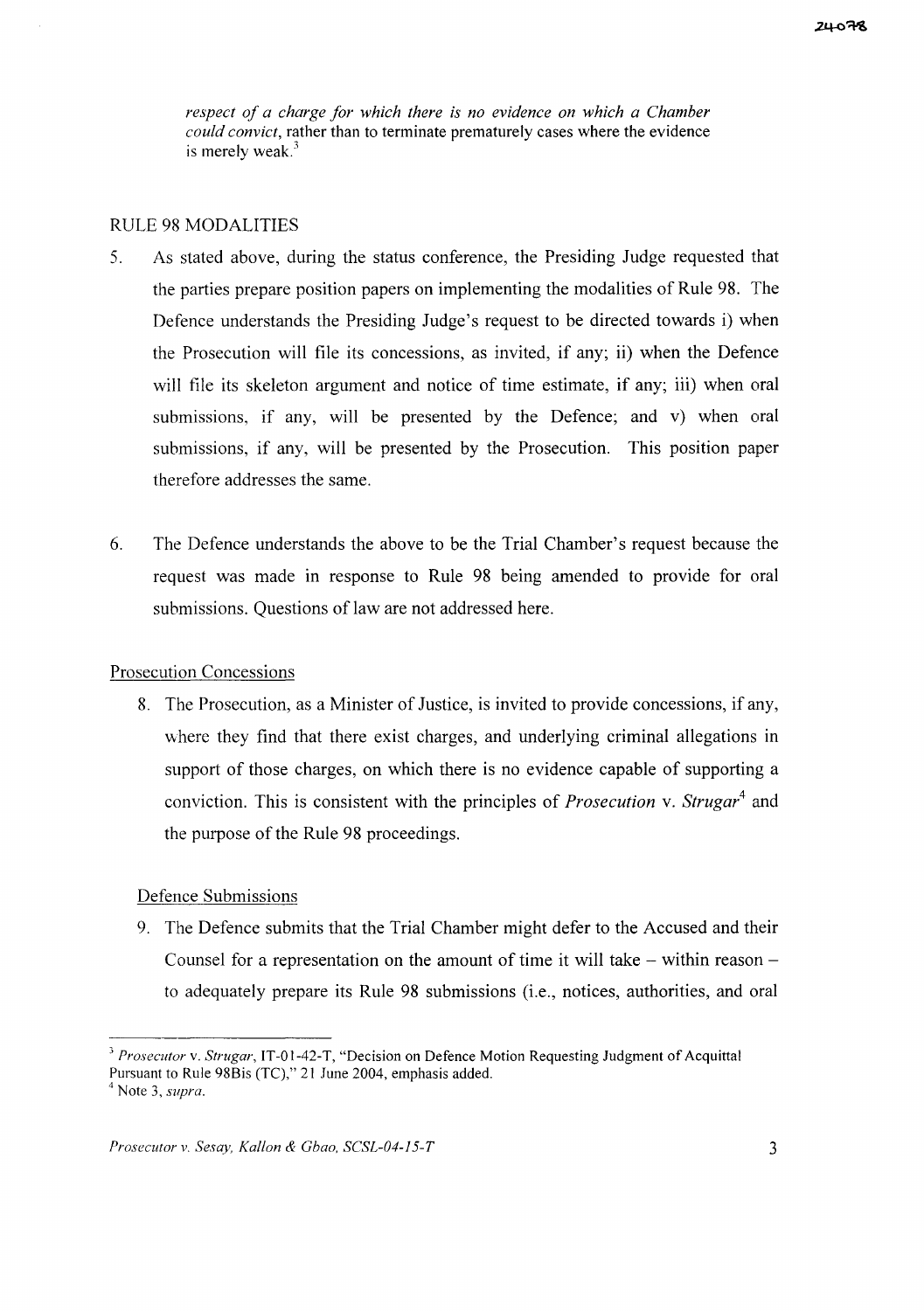submissions). The Defence jointly submits that 8 weeks from the close of the Prosecution case, should the Prosecution case close on  $3<sup>rd</sup>$  August 2006, will be necessary to prepare its Rule 98 submissions. That is to say, the Defence requires 4 weeks from the end of the judicial recess in the event that the Prosecution case closes in August 2006. Should the Prosecution case close in September 2006, the Defence, for the reasons set out in para 38 below, requires 3 weeks from the close of the Prosecution case.

- 10. Due to the complexity of the case, the number of witnesses testifying and the resulting pages of transcript<sup>5</sup> as well as the number of underlying criminal allegations which must be cross-referenced with the charges to determine the merits of Rule 98 submissions, the Defence finds the requested time reasonable to prepare its submissions in preparation of the Rule 98 proceedings.
- 11. It is the position of the Defence that the outcome of the Rule 98 proceedings will have a negligible effect, if any, on the preparation of its Defence case, which is expected to commence in mid-January 2007. As such, the scheduling of the Rule 98 proceedings should be decided on the understanding that it is highly unlikely to affect the start of the Defence case.
- 12. The Defence further submits that the Trial Chamber should not give undue weight to the Rulings of the ICTY, ICTR, or SCSL when determining the length of time allowed to the Defence to prepare its Rule 98 submissions. Clearly each Prosecution case is going to be of various complexity and duration and will have a different number of witnesses called and documentary evidence tendered. These variations are based upon, among other things, the specific time periods of the indictment for particular counts, the nature of the counts and underlying criminal allegations and how much evidence is called for each allegation.

 $<sup>5</sup>$  Currently estimated to be approximately 20,000 pages.</sup>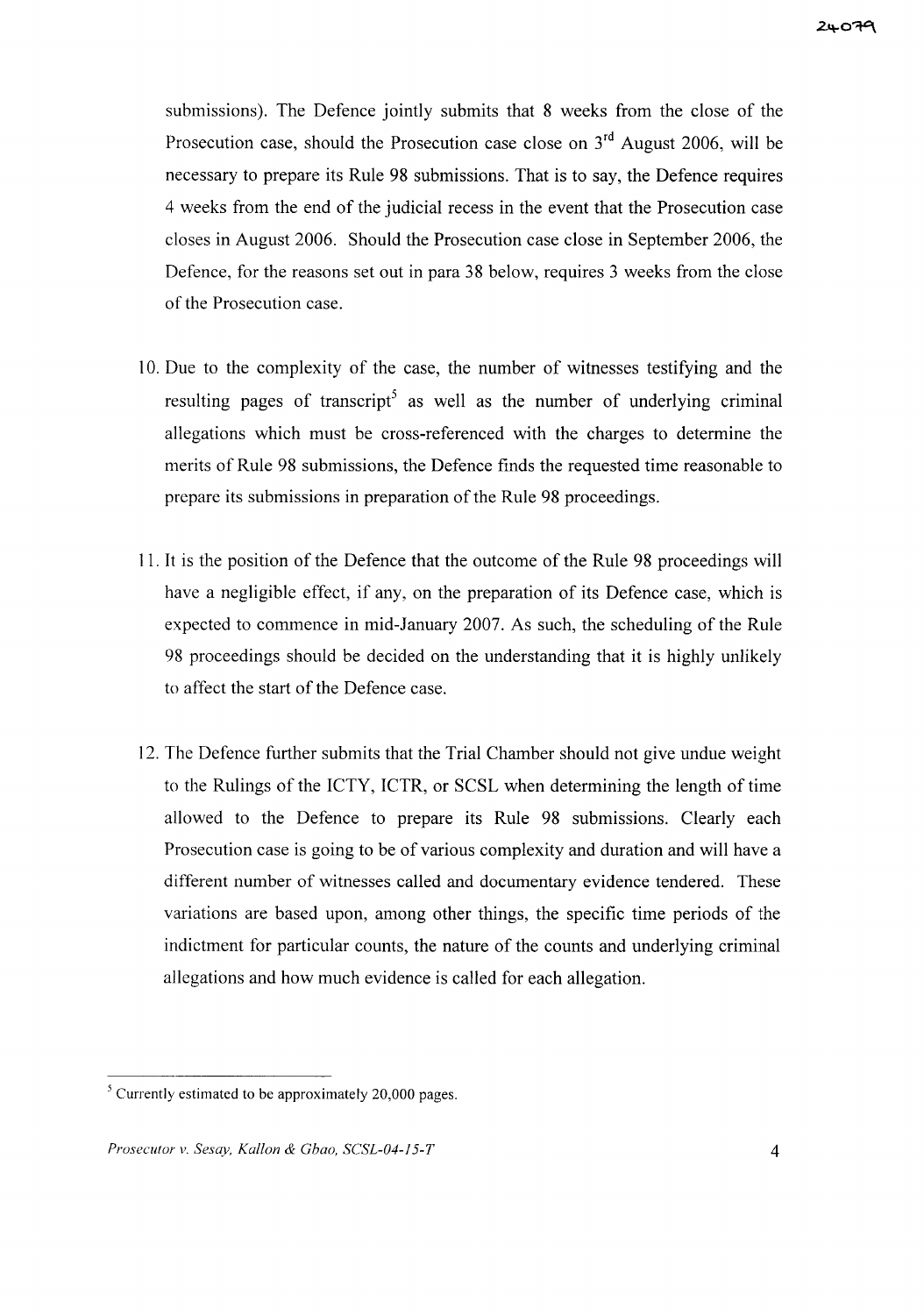- 13. That aside, two reasons for amending the Rule 98 procedure in the ICTY proceedings, among others, are to prevent the loss of time and resources in preparing lengthy legal submissions<sup> $6$ </sup> and to expedite the completion of cases because the longer "it takes to bring a case to an end, the longer someone else will be waiting for his trial to come up, in the meantime, most of the time in a state of detention."<sup>7</sup> The latter consideration does not arise in respect of the Special Court for Sierra Leone.
- 14. As stated above, the Defence submits that the Trial Chamber might defer to the Defence for a representation on the amount of time it will take to prepare its Rule 98 submissions, where the time suggested is within reason. Should, however, the Chamber not defer to the Defence's representation and instead look to jurisprudence from the ICTY and SCSL, the Defence respectfully request the Chamber to consider the following with respect to ICTY jurisprudence.
- 15. The Defence is only aware of three ICTY cases in which the amended Rule 98 procedure was used. Those cases are *Prosecutor* v. *Grie,8 Prosecutor* v. *Krajišnik*,<sup>9</sup> and *Prosecutor* v. *Martić*<sup>10</sup> An examination of the details of those cases gives no guideline as to the length of time that should be provided to a defence team to prepare its Rule 98 submissions.
- 16. In *Orić*, the Third Amended Indictment consists of 4 counts spanning thirty-eight months (June 1992 to August 1995).<sup>11</sup> The Prosecution's case lasted 100 days,<sup>12</sup> fifty witnesses were called, $^{13}$  and the defence counsel was provided one week to prepare its Rule 98 oral submissions.

*<sup>6</sup> Orie,* transcript, 4 May 2005, page 7849, lines 6-9.

*<sup>7</sup> Orie,* transcript, 4 May 2005, page 7850, lines 6-8.

<sup>8</sup> IT-03-68.

 $^{\circ}$  IT-00-39&40.

 $10$  IT-95-11.

 $110$ rić, 30 June 2005, available at http://www.un.org/icty/indictment/english/ori-3ai050630e.htm.

<sup>&</sup>lt;sup>12</sup> *Orić*, IT-03-68-AR73.2, "Interlocutory Decision on Length of Defence Case," 20 July 2005, paragraph 9. <sup>13</sup> *Orie,* IT-03-68, transcript, 1 July 2005, page 9051, line 24.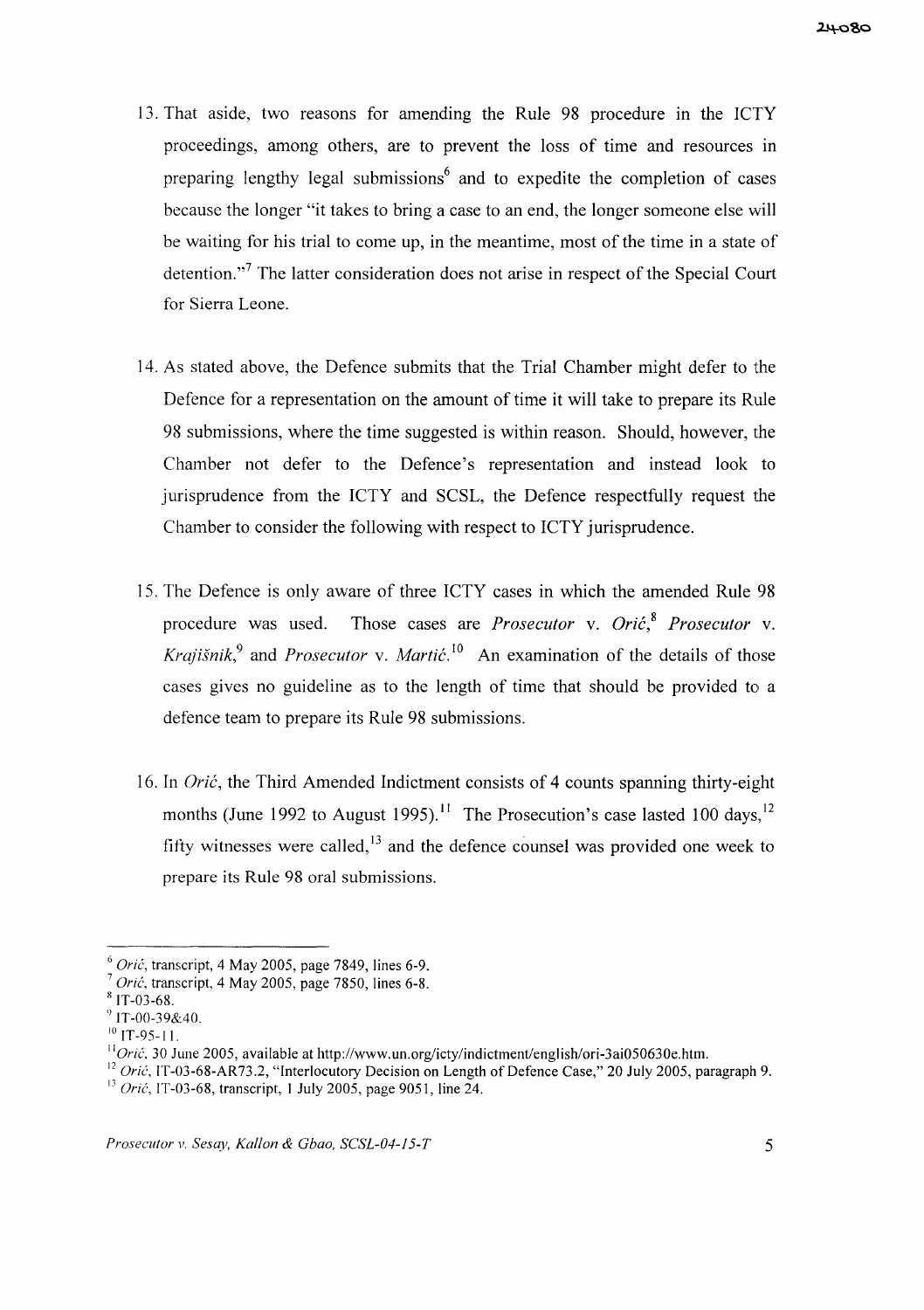- 17. In *Martic,* the Amended Indictment consists of 19 counts spanning fifty-three months (August 1991 to December 1995).<sup>14</sup> The Prosecution's case lasted approximately 71 days and the defence counsel was provided one week to prepare its Rule 98 oral submissions.<sup>15</sup>
- 18. In Krajišnik, the Amended Consolidated Indictment consists of 8 counts spanning eighteen months (July 1991 to December 1992).<sup>16</sup> The Prosecution's case lasted approximately 178 days, 157 witnesses were called (including viva voce witnesses and Rule 92 bis witnesses), $^{17}$  and the defence counsel was provided one month to prepare its Rule 98 oral submissions.<sup>18</sup>
- 19. In comparison, in *Prosecutor* v. *Sesay, Kallon* & *Gbao,* the trial, should it end on 3<sup>rd</sup> August 2006, will have lasted 188 days and the Prosecution will have called 85 witnesses (84 Prosecution witnesses) to bring evidence on an 18 count indictment, spanning 46 months  $(30^{th}$  November 1996 - 15<sup>th</sup> September 2000).
- 20. It is the view of the Defence that the position in the instant case most resembles that of *Krajisnik* in terms of the length of trial and number of witnesses called (both of which impact on the volume of material that must be analysed for Rule 98 submissions). Nevertheless, the Defence believe that the limited jurisprudence provides no consistent pattern to guide the Trial Chamber and that one cannot determine the amount of time defence counsel should be provided to prepare its submissions based simply on the number of counts, how many witnesses were called, or how long the Prosecution's case lasted. This determination should be based on legitimate issues that defence counsel would like to raise. The amount

<sup>&</sup>lt;sup>14</sup> *Martić*, 9 September 2003, available at http://www.un.org/icty/indictment/english/mar-2ai030909e.htm <sup>15</sup> Prosecution evidence closed on 20 June 2006 (ICTY WEEKLY PRESS BRIEFING, 14 June 2006, available at http://www.un.org/icty/briefing/2006/PB060614.htm); the Rule 98 *bis* submissions began 26 June 2006 (OVERVIEW OF COURT PROCEEDINGS, Update No. 48, 30 June 2006, available at http://www.un.org/icty/news/courtprocmain-e.htm).

<sup>16</sup> *Krajisnik,* 7 March 2002, available at http://www.un.org/icty/indictment/english/kra-cai020307e.htm.

<sup>17</sup> *Krajisnik,* transcript, 19 August 2005, page 17118, lines 21-22.

 $18$  Krajišnik, transcript, 16 August 2005, page 17063, lines 5-13.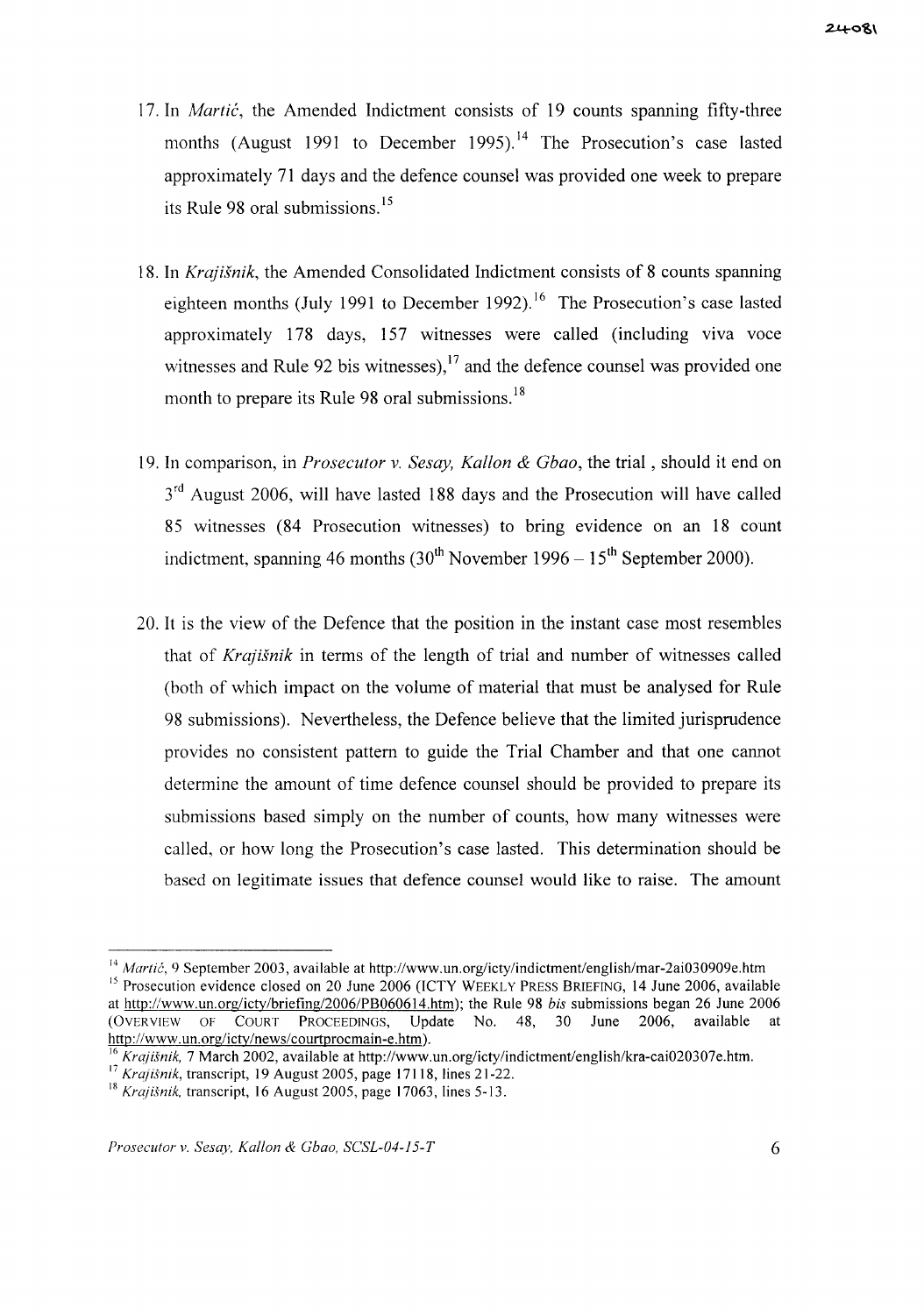of time provided should then be based on defence counsel's professional request for a reasonably adequate time to prepare its submissions.

## Oral Hearings

- 21. Although we provide a suggestion, the Defence respectfully defers to the Chamber to set its own schedule with respect to the amount of time it will take to review the Prosecution concessions, the Defence submissions, and the Prosecution's submissions. The Defence expresses its hope that the Trial Chamber will provide suitable notice prior to the hearing for all interested parties to make appropriate travel arrangements to attend the hearings.
- 22. The Defence cannot now comment on the length of time it will take for all of its submissions to be heard at the oral hearing. This will be determined, in part, on the Prosecution's concessions. As soon as practically possible, the Defence will inform the Trial Chamber of the expected amount of time it will take to complete its oral submissions.

## Decision

23, The Defence also respectfully defers to the Chamber to set its own schedule with respect to entering a Decision on the Rule 98 submissions.

# PROPOSED TIMING AND SCHEDULING FOR IMPLEMENTING RULE 98

## Sequence and length of argument and notice to the prosecution

24. It is suggested that the Defence provide time estimates prior to the oral arguments, rather than setting some specific time limit. It should be possible for each defence team to complete their submissions with half a day or at least a day, but much will depend on the evidence which needs to be referred to and the number of counts being addressed. In some cases there may be a need for reasonably extensive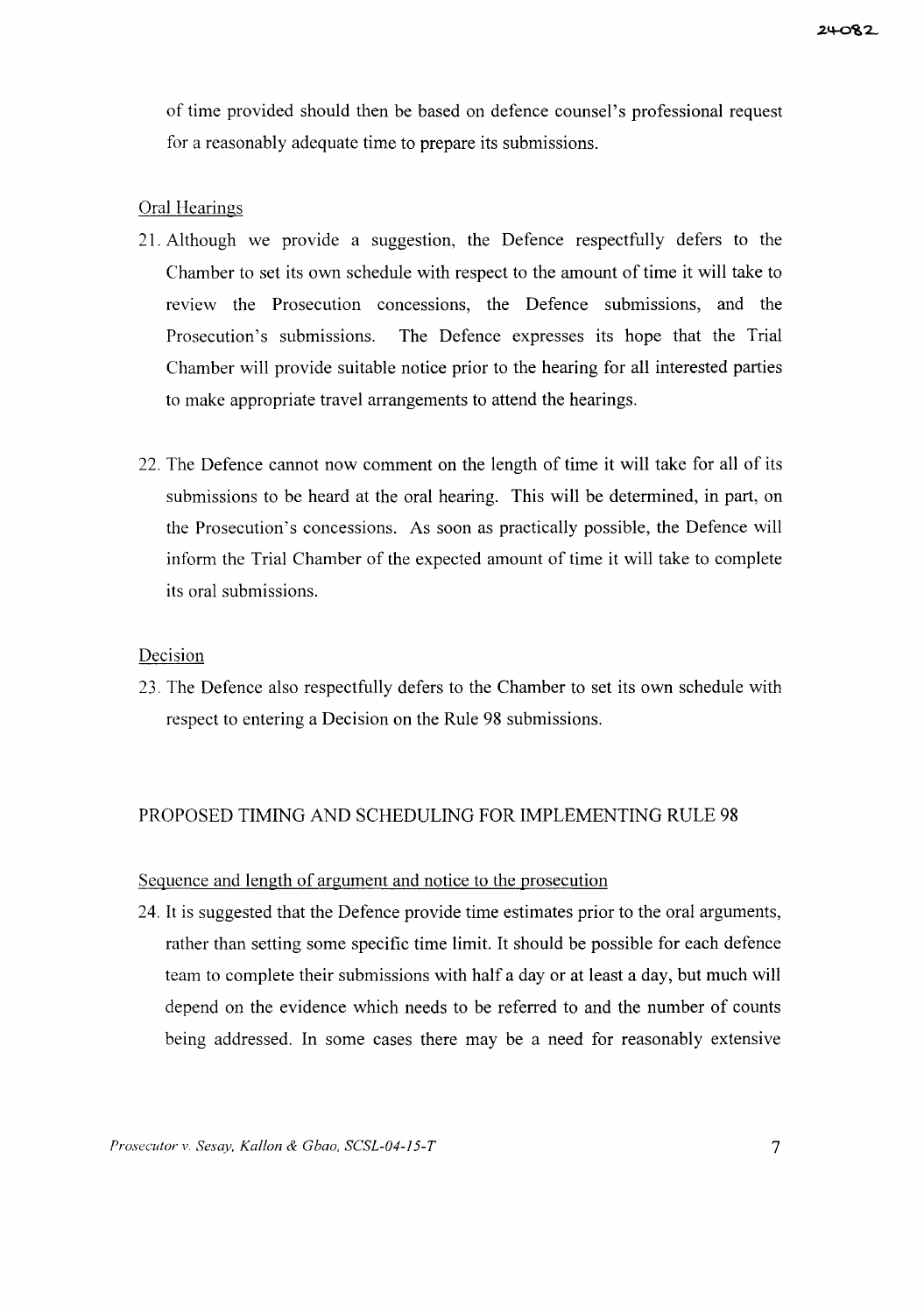reference to the evidence. The length of the process may also depend on the extent of intervention from the Trial Chamber.

25. The Defence has no objection to providing notice to the Prosecution of the nature of the arguments. This can be achieved by the submission of a draft skeleton argument on the dates indicated on the tables below.

## Schedule in the event of Prosecution closing on 3 August 2006

- 26. In the event that the Prosecution case closes on  $3<sup>rd</sup>$  August 2006, the Defence will require 8 weeks from the close of the Prosecution case (that is to say, 4 weeks from the end of the judicial recess) for the preparation of oral arguments. We request that the Defence case start in January 2007 so there should be no reason for undue delay arising out of the adoption of such a schedule.
- 27. The Defence is entitled to adequate time to prepare its case at all stages of the proceedings and it is suggested that this is not an unreasonable period having regard to the scope of the Prosecution indictment, the length of the prosecution case, the complexity of the evidence and the number of witnesses heard. While there is no need to wait an unreasonable time for such submissions, it is in the interests of justice to ensure that the Defence has adequate time. Properly prepared submissions if at least partially successful are likely to reduce the overall length of the trial by reducing the scope of the indictment which has to be met by Defence evidence.
- 28. The Defence envisages that their case will be prepared and ready to begin mid-January 2007 (e.g., Monday, January 16, 2007). The Defence foresees little impact on the preparation of the Defence case based on the outcome of the Rule 98 proceedings.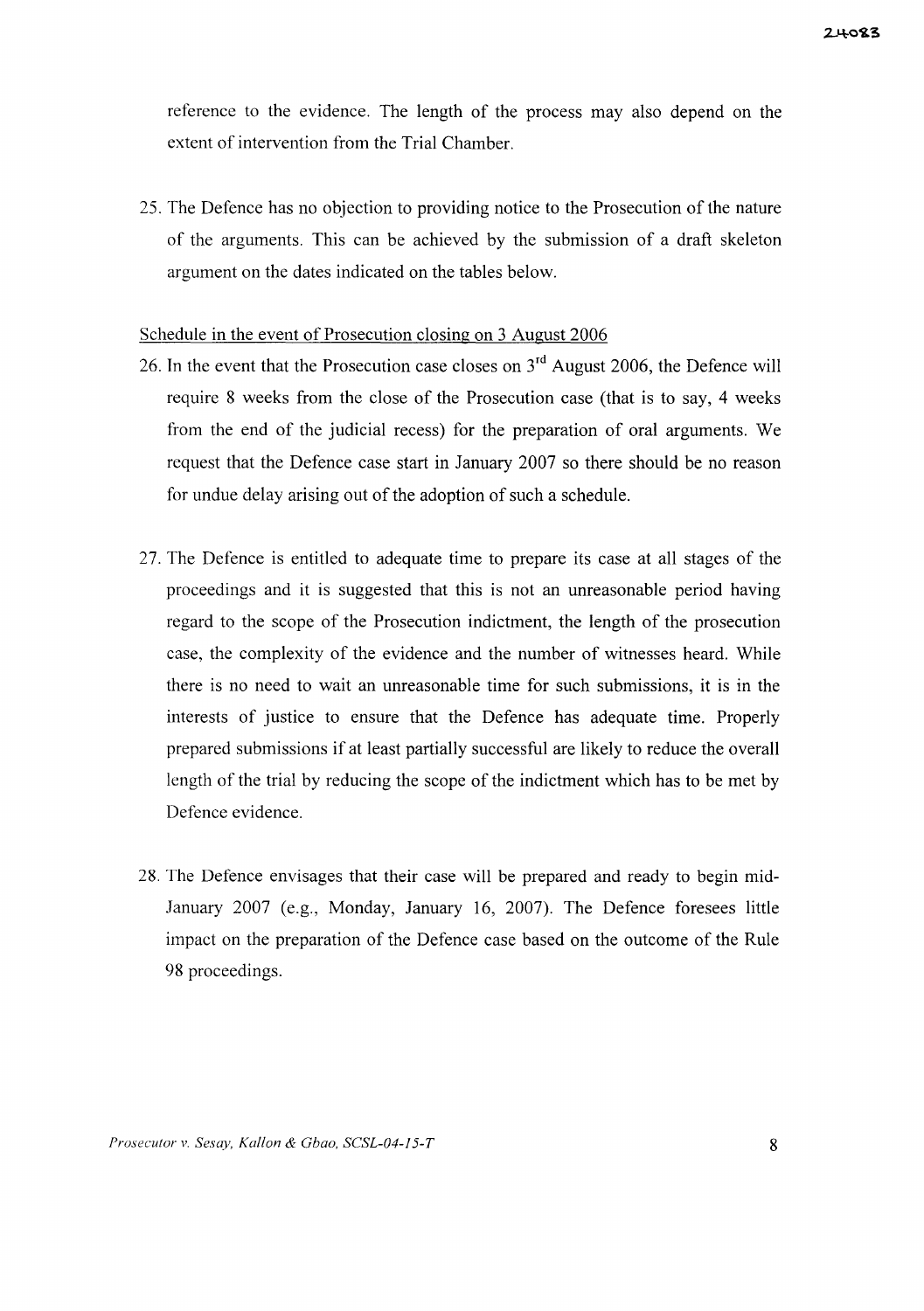| Prosecution case ends                                  | $3rd$ August                                                                                 |  |
|--------------------------------------------------------|----------------------------------------------------------------------------------------------|--|
| Date of calculation                                    | $27th$ August                                                                                |  |
| Judicial Recess                                        | $4th$ -27 <sup>th</sup> August                                                               |  |
| Invited Prosecution concessions                        | 3 <sup>rd</sup> September<br>$(7 \text{ days})$                                              |  |
| Defence Skeleton and time estimate for<br>oral hearing | $25th$ September<br>(56 days for close of Pros case/ 28<br>days from end of judicial recess) |  |
| Prosecution Skeleton and time estimate                 | $5th$ October<br>$(11 \text{ days})$                                                         |  |
| Status conference                                      | $\overline{9^{th}}$ October                                                                  |  |
| Hearing                                                | $10^{th}$ -12 <sup>th</sup> October                                                          |  |
| Status conference                                      | $15th$ January                                                                               |  |
| Start of defence case                                  | $16^{\text{th}}$ January                                                                     |  |

# **Proposed schedule (Prosecution case finishing on 3rd August 2006)**

Scheduling in the event of the Prosecution case not finishing this session

- 37. In the event that the Prosecution case does not finish this session we invite the Trial Chamber to hold a further final session in the month of September (we propose the  $7<sup>th</sup>$  to  $19<sup>th</sup>$  September).
- 38. If faced with this situation, the Defence remains prepared to have the Rule 98 submissions in October 2006 as the outstanding evidence is only likely to consist of one or two witnesses and preparations for Rule 98 submissions can start between the end of the  $8<sup>th</sup>$  trial session and the start of the  $9<sup>th</sup>$  trial session. As such the Defence requests 21 days from the close of the Prosecution case in September 2006.
- 39. In any event the Defence is content to start the Defence case in January 2007, and it is submitted that what ever the scheduling for the Rule 98 submissions, this aim need not be prejudiced.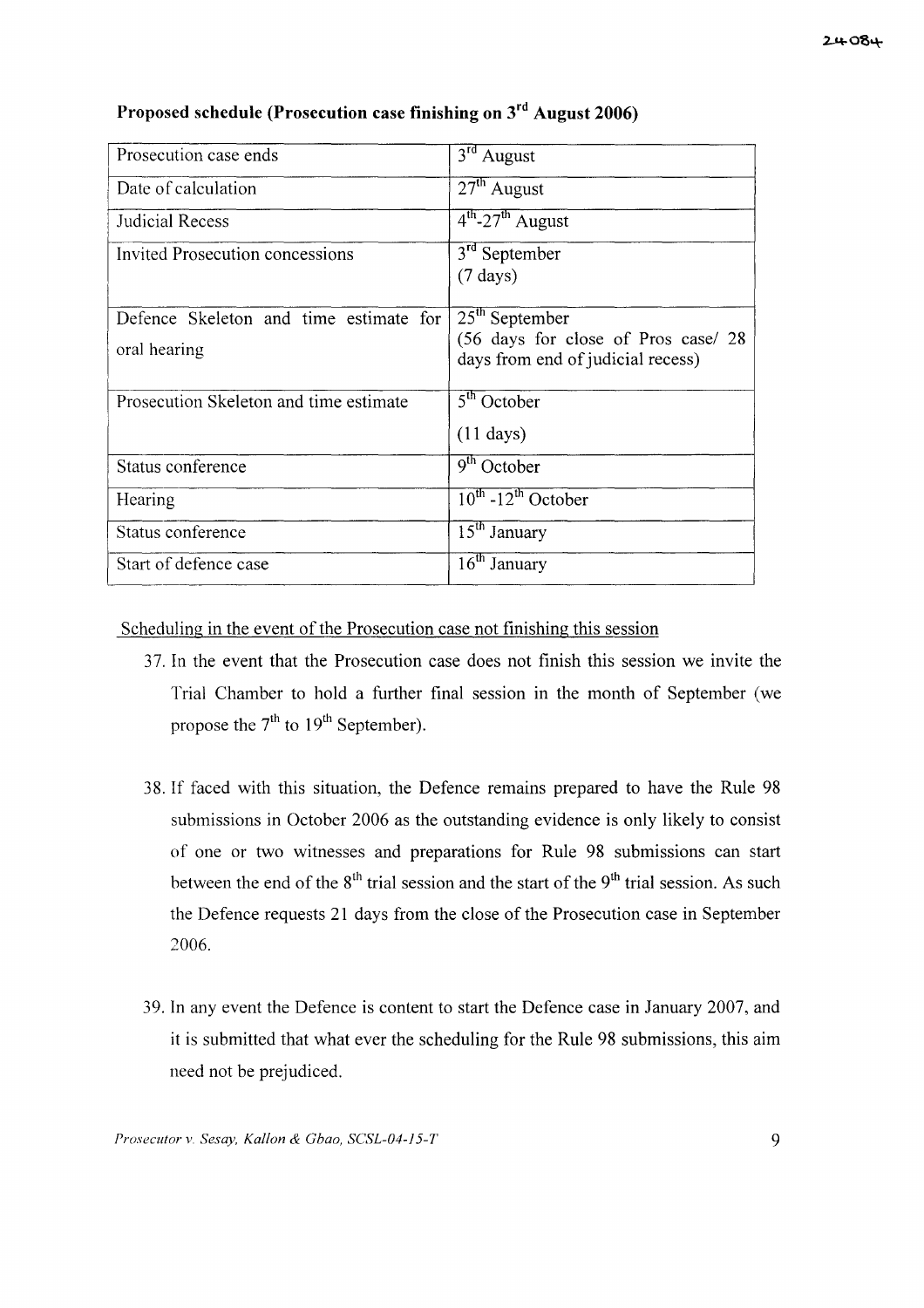|                                                           | Scenario 1                              | Scenario 2                                                  |
|-----------------------------------------------------------|-----------------------------------------|-------------------------------------------------------------|
| Prosecution case ends                                     | 8 <sup>th</sup> September               | $15th$ September                                            |
| Date of calculation                                       | $8th$ September                         | $15th$ September                                            |
| Judicial Recess                                           | n/a                                     | n/a                                                         |
| Invited Prosecution concessions                           | $15th$ September<br>$(7 \text{ days})$  | $22nd$ September<br>$(7 \text{ days})$                      |
| time<br>Defence Skeleton and<br>estimate for oral hearing | $29th$ September<br>$(21 \text{ days})$ | $\overline{6}$ <sup>th</sup> October<br>$(21 \text{ days})$ |
| Prosecution Skeleton and time<br>estimate                 | $6th$ October<br>$(7 \text{ days})$     | $13th$ October<br>$(7 \text{ days})$                        |
| Status conference                                         | $9th$ October                           | $16th$ October                                              |
| Hearing                                                   | $10^{th}$ -12 <sup>th</sup> October     | $17th - 19th$ October                                       |
| Status conference                                         | $\overline{15}$ <sup>th</sup> January   | $15th$ January                                              |
| Start of defence case                                     | $\overline{16}$ <sup>th</sup> January   | $16th$ January                                              |

# **Proposed schedule (Prosecution case not closing on 3 August 2006)**

Dated 11<sup>th</sup> July 2006

 $\overline{\mathsf{X}}$  $\epsilon$  $\cdot$  !

Wayne Jordash Sareta Ashraph FOR ISSA SESAY

Shekou Touray  $=$  helpo  $\chi$ 

FOR MORRIS KALLON

e olip tem Í

Andreas 0'Shea COURT APPOINTED COUNSEL FOR AUGUSTINE GBAO

*Prosecutor* v. *Sesay, Kallon* & *Gbao, SCSL-04-15-T* 10